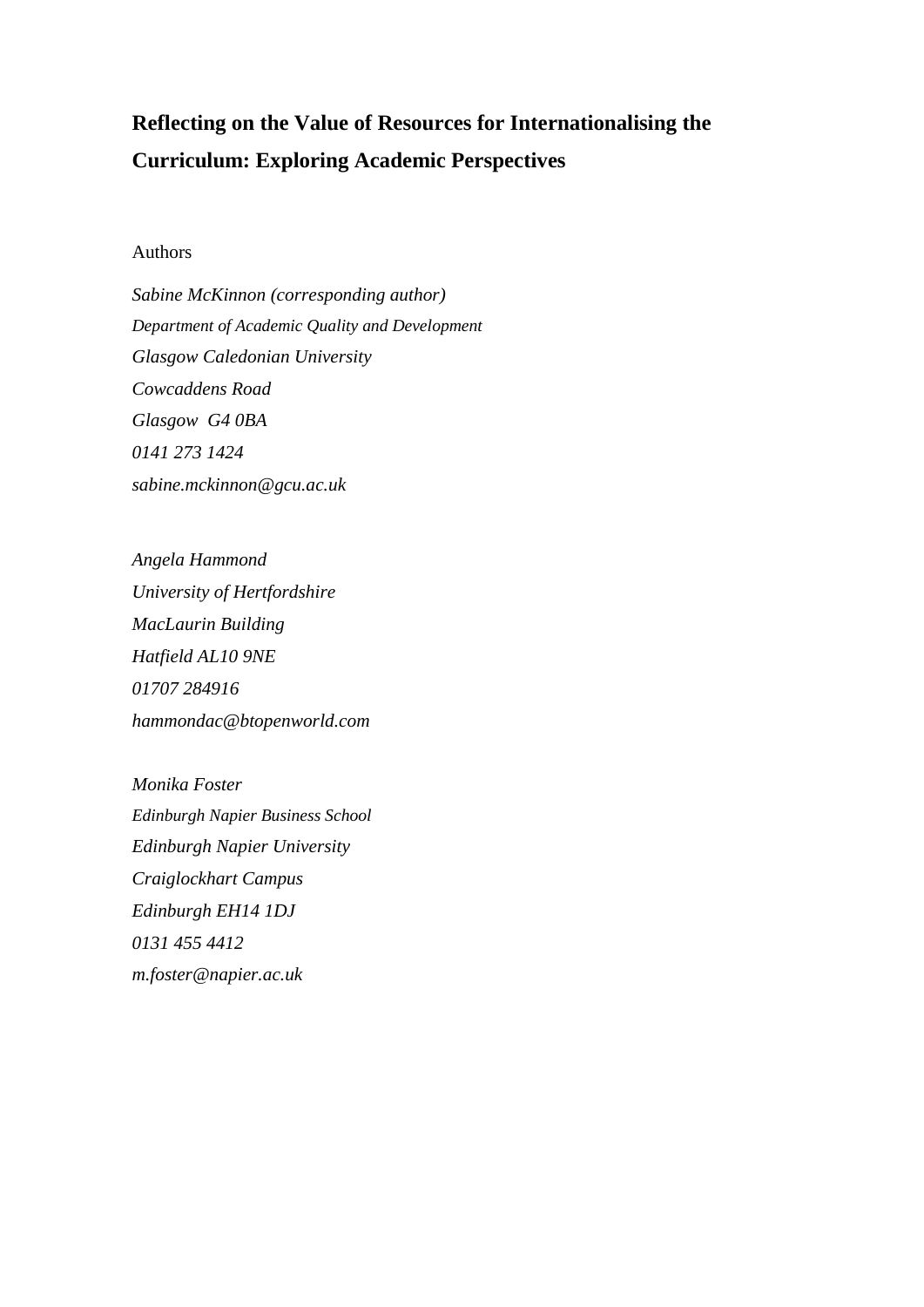#### Biographical notes

Sabine McKinnon is Senior Lecturer in the Department of Academic Quality and Development at Glasgow Caledonian University. She is a Senior Fellow of the Higher Education Academy and teaches on the university's Postgraduate Certificate for Learning and Teaching in Higher Education. She is leading a university-wide project which supports staff in internationalising the curriculum. Her research focuses on the impact of national cultures on learning and teaching.

Angela Hammond is a former member of staff at the University of Hertfordshire who taught on its Postgraduate Certificate for Learning and Teaching in Higher Education. A Senior Fellow of the Higher Education Academy, her research interests lie in support mechanisms within the sector for new staff, both home and international.

Dr Monika Foster is Associate Professor and Director of Learning and Teaching at the Edinburgh Napier Business School. She is a Principal Fellow of the Higher Education Academy and co-editor of a recently published book 'Innovations in Learning and Teaching'. Her research interests lie in international student mobility, internationalisation of the curriculum and the linguistic, academic and cultural challenges faced by international students in cross-border education. Dr Foster has published widely in the UK and overseas.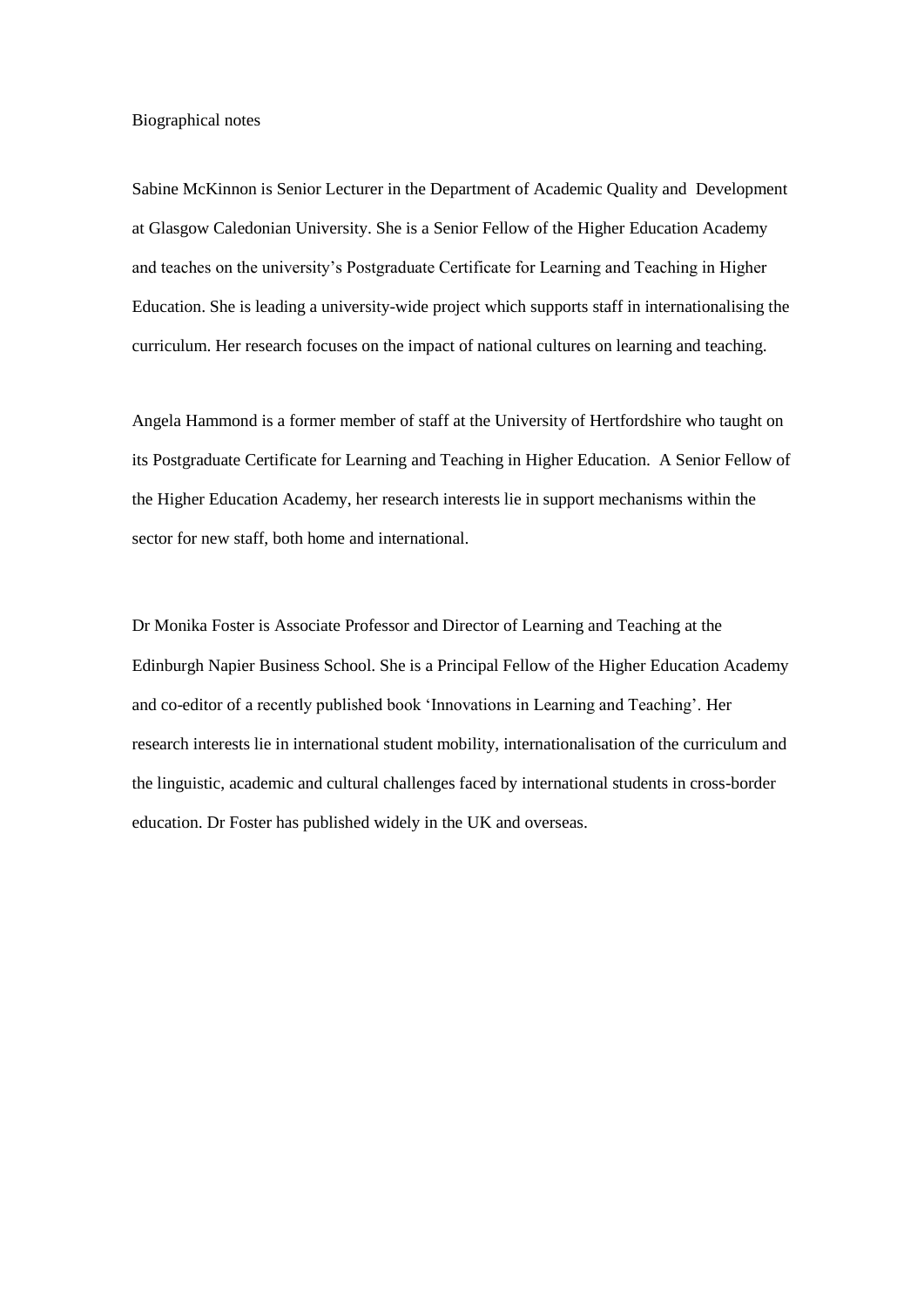## **Reflecting on the Value of Resources for Internationalising the Curriculum: Exploring Academic Perspectives**

## **Abstract**

Increased interest in internationalisation of the curriculum (IoC) has led to the development of a range of resources designed to support staff in translating theory into practice. Studies on how such resources are actually used and impact on academic practice are scarce. This paper aims to fill the gap by reporting on a cross-institutional study of academics' perceptions of the value of such resources, specifically two examples designed in-house in two UK universities. The study adopted a qualitative approach, conducting 18 semistructured interviews with academics in two universities and analysing 20 scripts from participants on a postgraduate programme in learning and teaching in higher education in a third. It explores how such resources can be used to inform individual approaches to IoC and what their value might be for wider curriculum development. Results show that reflective engagement with the resources can lead academics to analyse and benchmark their own practice and critique entire programmes but that they still struggle with translating pedagogical concepts into practical innovations. Critical comments included objections to generic resources that are too abstract and too far removed from practice in the subject disciplines. Participants also voiced concerns about time pressures and suspicions that they might be used by senior management to exert unwelcome control over academic staff on the ground. The paper suggests that university policy makers need to adapt IoC resources to their institutional context and provide clear guidance on how to use them. Linking them to other staff development opportunities could ensure maximum benefits.

**Keywords**: Internationalisation; curriculum development; resources; reflection; academic practice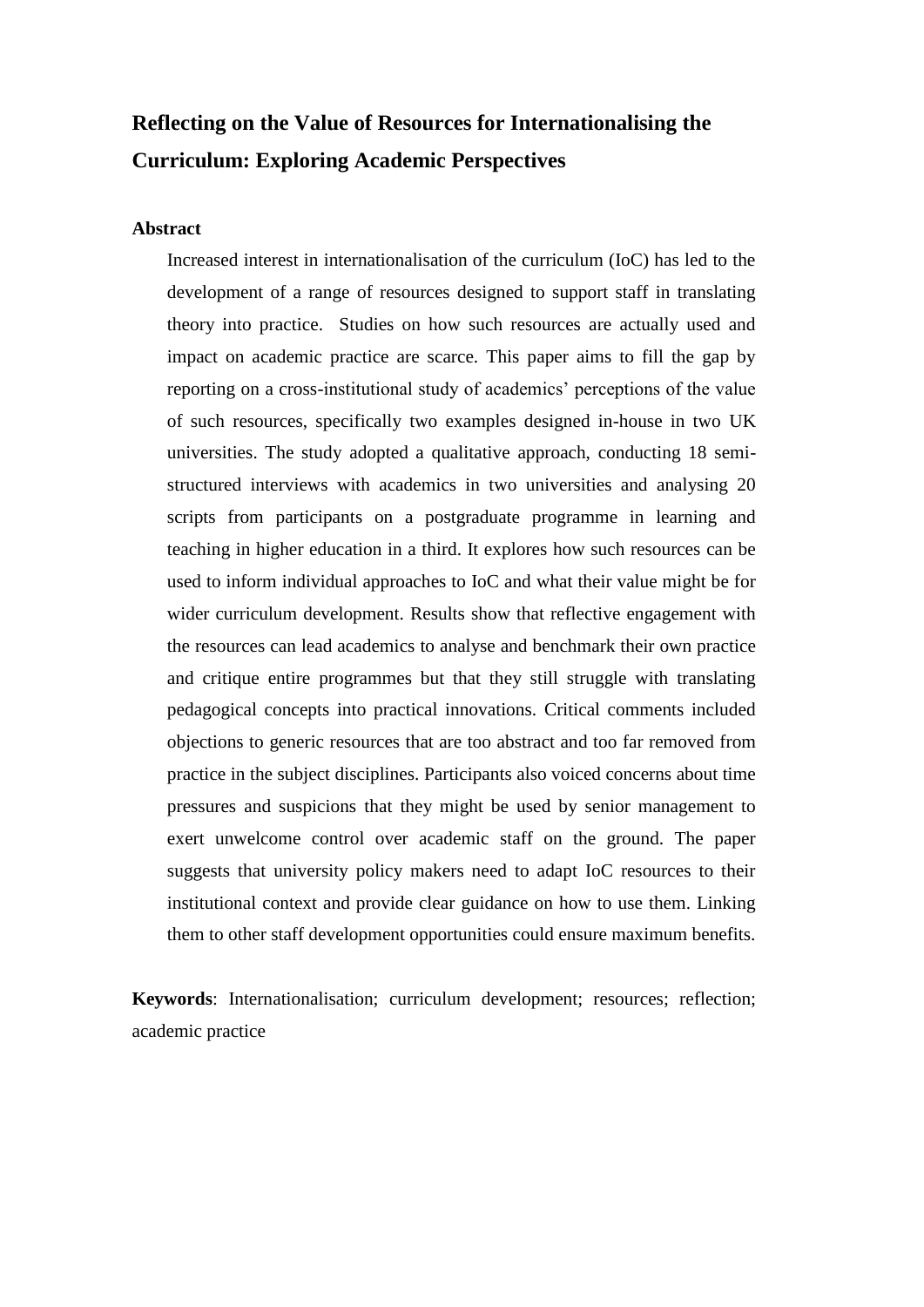#### **Introduction**

Internationalisation of the curriculum (IoC) is an essential element of tertiary education in the twenty-first century, globalised world, evidenced by the regularity of conferences exploring the topic, institutional policies and publications in academic journals. Yet the translation from theory into practice, from conference to classroom, seems still to be problematic. Over the years much time and effort has been spent on the production of guidelines and resources to enable institutions and practitioners to deliver an internationalised curriculum, with some valuable results. The literature presents many examples of resources at national and international level (Jones and Killick, 2007; Leask and Bridge, 2013; Leask, 2015) that are aimed at assisting academics in developing a curriculum that improves their students' international and intercultural awareness. In addition to its comprehensive resource banks (HEA, 2009-2011) the Higher Education Academy has produced a framework for internationalising the curriculum that provides guidance and support for the sector (HEA, 2014).

Despite this wealth of material, relatively little is known about how resources that aid in the delivery of the curriculum, internationalised or other, are perceived and used. Within the context of enquiry into practice, Lyons, Halton and Freidus (2012) found that tools that promote reflection can be considered transformative and lead to real improvements in the classroom. On the other hand there is some evidence that practitioners resist generic development activities because they do not have sufficient time or would prefer to concentrate on discipline-specific practice (Houghton, 2015). Within the context of internationalisation it would appear that the 'gap between the announcement of loudly trumpeted schemes and actual change in education practice' (Reid, Stadler, Spencer-Oatey, and Ewington, 2010, 6) has yet to be closed. Academics still seem to struggle with the call for an internationalised curriculum, unsure how best to address this 'new frontier' (Ryan, 2012, 3) within their own university, their subject discipline and their daily practice.

This paper aims to contribute to the growing, critical discourse on the practice of internationalising the curriculum. It focuses on academics' perceptions of the value of resources that were specifically designed to assist them in the process of internationalisation. It seeks to answer two key questions: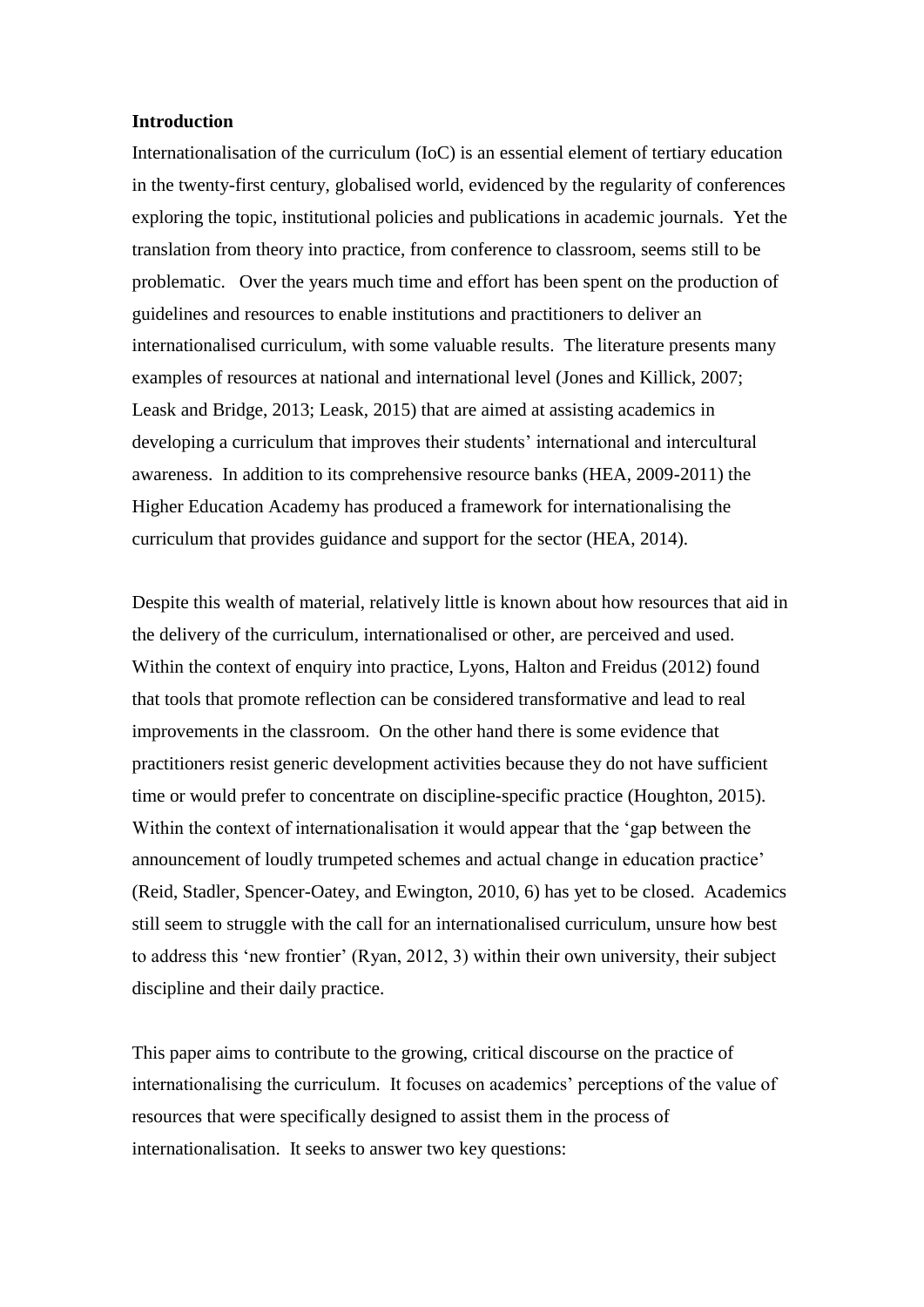- (1) How can such resources be used to inform individual approaches to embedding internationalisation?
- (2) What is their value for wider curriculum development?

Working on the premise that tools for internationalising the curriculum have the potential to impact upon professional practice and promote reflection in a variety of institutional contexts, the authors present cross-institutional findings.

#### **Implementing an internationalised curriculum**

The discourse about IoC frequently begins with disagreements as to terminology and scope. While many attempts at definitions have been made (for example Caruana and Hanstock, 2008; Clifford, Henderson and Montgomery, 2013; De Wit and Beelen, 2013; Hyland, Trahar, Anderson and Dickens, 2008), it remains a contested notion which can be perceived as 'elusive and unsatisfactory' by academic staff (Turner and Robson, 2007, 4). Whitsed and Green (2013, 1) point out that this phenomenon of frequent renaming of commonly used terms 'highlights a deep unease among scholars'. Leask's definition is amongst the most cited. 'Internationalisation of the curriculum is the incorporation of international, intercultural, and/or global dimensions into the content of the curriculum as well as the learning outcomes, assessment tasks, teaching methods, and support services of a program of study (Leask, 2015, 9).

Any activities to embed internationalisation rely on the successful interplay of people, organisation and the curriculum, as recognised in the Framework for Internationalising Higher Education (HEA, 2014). It requires a change at programme level in order to impact on the student experience and bring an intercultural experience into the classroom (Foster and Anderson, 2015). Recognising the importance of practical support for staff, Grimwood, Dunford, Teran and Muir (2015) recommend the development of an intercultural engagement toolkit for use at programme and individual level.

As Dunne (2011) and others (Bell, 2004; Turner and Robson, 2007; Friesen, 2012) point out, the genuine commitment of its staff to curricular change is essential if a university's strategic internationalisation ambitions are to be achieved. Green and Schoenberg (2006) and Sanderson (2011) emphasise the role of academics as instruments of institutional change. Given their importance they can have a positive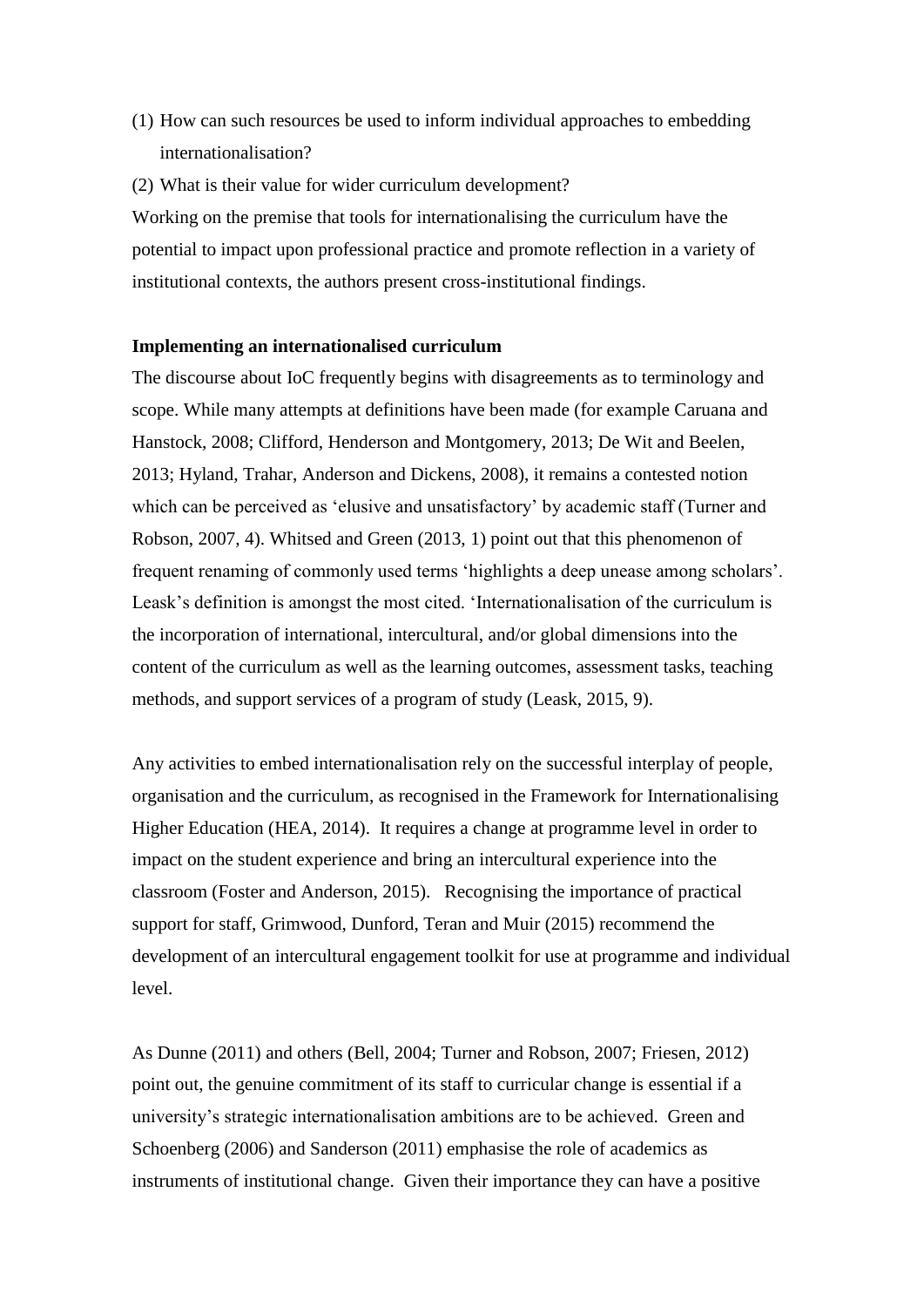influence as 'primary agents in the internationalization process' (Friesen, 2012, 2) or they can inhibit it as 'fence-sitters or sceptics' (Green and Mertova, 2014, 670). Trahar et al (2016) refer to academics as a 'wicked problem' because of their often reported resistance to IoC.

While it may be recognised that academics play a crucial role in making internationalisation a reality, they often do not feel supported or prepared for implementing IoC (Leask and Belen, 2009). Caruana's research (2010) discovered that they lack confidence in their own ability to put their institutions' international strategies into practice. Leask and Carroll (2011, 656) suggest that uncertainty might be one of the reasons why academics continue to use 'largely ineffective strategies' in a multicultural classroom. In a similar vein, the findings of large-scale international studies such as the 3<sup>rd</sup> Global Survey of the International Association of Universities reveal that staff have limited experience and expertise in developing an internationalised curriculum and need tailor-made support to build up their knowledge and readiness (Egron-Polak and Hudson, 2010; Green and Whitsed, 2012).

Knight, Tait and Yorke (2006) recommend tools as instrumental to educational professional development (EPD), enabling an individual to make sense of aspects of their practice. They argue that professional learning is socially situated rather than achieved through formal training methods and hold successful EPD to be the marriage of personal understanding and a systematic approach to exploration of practice. Within the context of a scholarly approach to practice, Andresen (2000) argues for the scholarly teacher to be one who knows their own teaching well and takes a critical stance towards it at all times. That knowledge translates into benefits not just for their own development but for the community they live and work within.

The means through which the scholarly teacher acquires this knowledge and understanding can be developed in part through reflection, a process that lies at the heart of continuing professional development (Clegg, 2000; Lyons, 2010; HEA, 2011). While terms to describe reflection may vary (reflective enquiry, reflective practice, critical reflection), a unifying feature is the acknowledgement that it is a process of exploring, interpreting and analysing experiences in order to develop a fuller understanding of good practice. Coupled with critical thought, reflection becomes a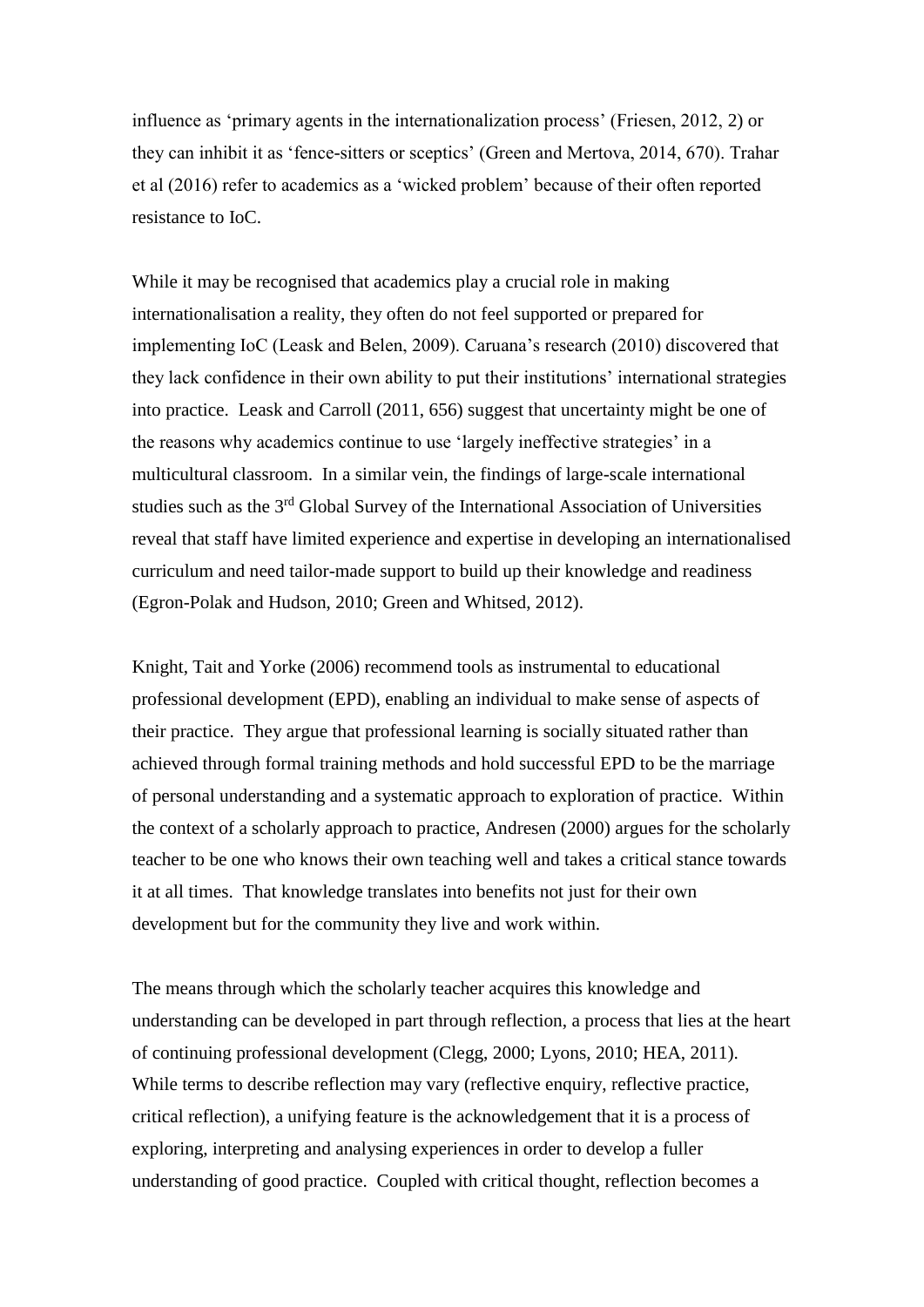powerful means of transforming an individual's approach to designing and delivering curricula (Brookfield, 2010). Cranton and King (2003), who describe transformative learning as the opportunity to explore '….values, beliefs and assumptions about teaching and their ways of seeing the world' (33), also call for professional development to have 'activities that foster content, process and premise reflection' (34).

If one accepts the premise that academics need resources to help transform their teaching to deliver an internationalised curriculum, one way could be to engage in a conscious activity of reflection through the use of resources that provide structured support. They can potentially enable an individual to problem-solve and relate practice to theory, leading to positive thoughts about one's capabilities and acting as a catalyst for improvement and quality assurance.

## **The Study**

The study set out to explore academics' perceptions of the value of resources for IoC, in particular how they can enhance academic practice through reflection.Three groups of academics in three different institutions were asked to assess their usefulness for their own practice. In universities 1 and 2 they were invited to comment on university 1's 10 'Principles of an Internationalised Curriculum' and a reflective audit tool which aims to assist programme teams in reviewing their portfolio for the provision of an internationalised curriculum, identify potential gaps in their current approach, build on existing good practice and identify areas for improvement. The 'Principles' are based on the outcomes of an Australian Learning and Teaching Council National Teaching Fellowship on IoC (Leask, 2012) and materials developed by Griffith University (Barker, 2011) They identify the essential features of an 'ideal' internationalised curriculum to set an explicit benchmark for good practice. They are designed to be generic so that they can be used in any subject and institutional context.

*[Principles of an internationalised curriculum](http://bit.ly/2kWiL9a)*

## *[Audit tool](http://bit.ly/2llSxOy)*

In university 3, staff used an in- house toolkit as part of their assessment for a PgCert programme in Learning and Teaching in Higher Education. It enables them to diagnose and evaluate their teaching practice, take a considered look at their curriculum and reflect on the learning environments they provide. The toolkit can be mapped to the Higher Education Academy's Framework for Internationalising Higher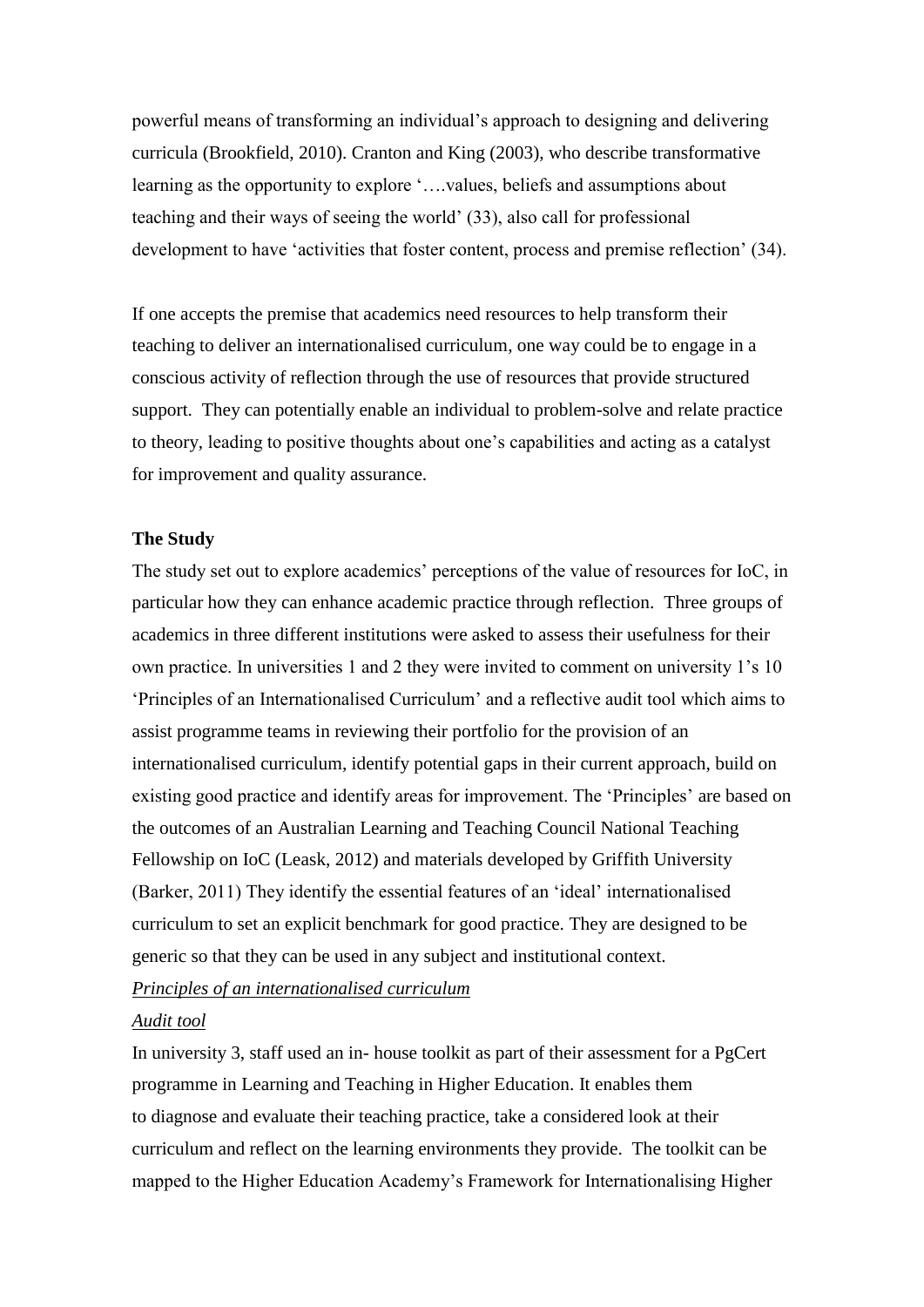Education (HEA, 2014) with its emphasis on process and a holistic approach to internationalisation.

## *[Curriculum Design Toolkit](http://www.studynet2.herts.ac.uk/ltic.nsf/Teaching+Documents?OpenView&count=9999&restricttocategory=Guidance,+Resources+and+Toolkits/Curriculum+design+toolkit)*

#### *[Internationalisation strand](http://www.studynet2.herts.ac.uk/ltic.nsf/Teaching+Documents?OpenView&count=9999&restricttocategory=Guidance,+Resources+and+Toolkits/Curriculum+design+toolkits/Internationalisation+toolkit)*

Both sets of resources are designed for internal use to support institutional strategy and policy regarding IoC.

#### **Data Collection**

A purposeful sampling procedure was used to select participants (Collingridge and Gannt, 2008). The participants in the study who came from Universities 1 and 3 were new lecturers, registered on postgraduate programmes (PgCert) in learning and teaching in Higher Education. The remaining participants in University 2 were experienced academics with more than five years' experience, from disciplines that have addressed internationalisation in their teaching for many years, including Marketing, Tourism and Hospitality.

The study adopted a qualitative approach, conducting 18 semi-structured interviews in universities 1 (11 interviewees) and 2 (7 interviewees) and analysing 20 anonymised scripts in University 3. During the face to face interviews, participants were asked to comment on the in-house materials from university 1, generating rich data that ensured the depth of the enquiry (Golafshani, 2003). Researchers took a semi-structured and collaborative approach to interviewing (Flick, 2014) which allowed them to be guided by their interviewees' responses. Answers of particular interest were followed up with further questions to gain an in-depth perspective. All interviews were recorded and transcribed. Data from the third university was in the form of written commentary. As part of formal assessment for their PgCert, participants carried out a diagnosis of their practice, using the in-house curriculum design toolkit, then wrote a 2,000 word critical reflection of their practice along with an analytical discussion concerning curriculum design.

All three institutions complied with ethics protocol for their research. After receiving ethics clearance to collect data researchers in two of the universities contacted potential participants and invited them to participate. The response rate for university 1 was 30%; in university 2 it was 70%.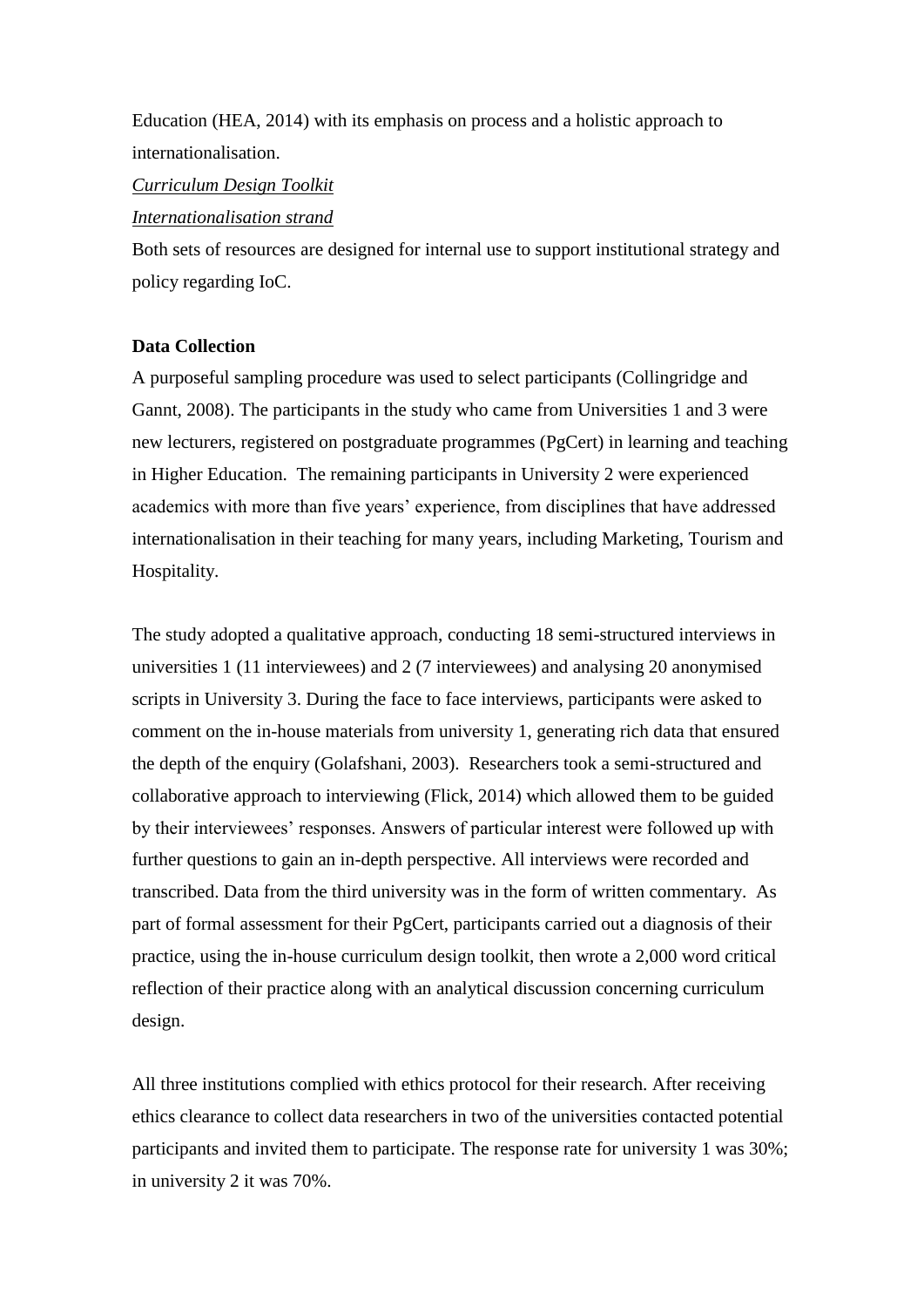The research in University 3 arose from ongoing enquiry into practice and as such adhered to internal regulations guaranteeing confidentiality in the event of public dissemination of data. Participants were invited to withdraw consent for their data to be used in the study, but no objections were made.

#### **Data Analysis**

Content analysis followed by thematic sampling was conducted on the data from the two sets of interviews and the written scripts (Ortlipp, 2008). Participant perspectives emerged through the interviews carried out in Universities 1 and 2 and the written reflections from University 3.These were triangulated with the researcher perspective and findings from the literature review. This approach provided an opportunity to look at the experience from different angles, both researcher and participant-led (Flick, 2014). Using qualitative, thematic analysis broad themes were established first, relating to the practicalities and implications of IoC. They consisted of the perceived tension between generic and subject-specific resources and general reflections on the role of the academic in any curriculum design process. More specific themes then emerged as each researcher read through and analysed in detail the transcripts of the interviews and the written commentaries. In a second step researchers compared their individually drawn themes with each other as well as with the literature findings to further sharpen the selection of themes for presentation in this paper. Eventually, a coherent set of themes was achieved as follows: reflection on individual practice; impact on curriculum development and challenges and potential resistance to change.

#### **Findings and Discussion**

#### *Reflection on individual practice*

The interviews revealed genuine interest in the tools presented to the participants. 90% of respondents appreciated them as a starting point for discussion and reflection. Positive comments related to their simplicity and usefulness as an endorsement and validation of one's own practice. Participants welcomed the chance to benchmark their own teaching against external standards:

'They made me think about aspects that I am currently involved in and therefore it was quite…what's the word? I don't know, positive, it was quite affirming shall we say that where I'm taking a particular approach this does seem to be within the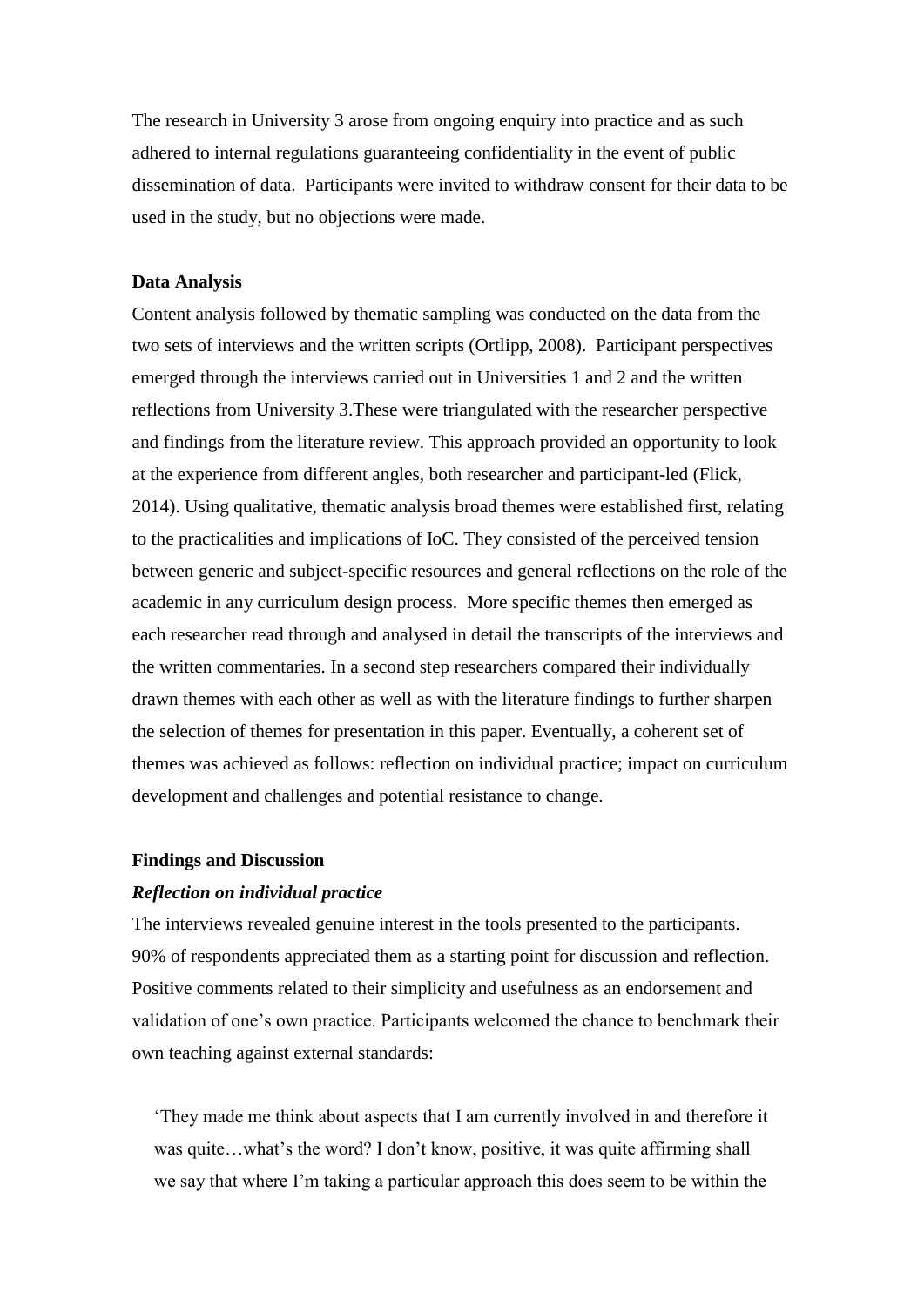bounds of these particular principles. As well as suggesting other ways of working.' (Interview University 2)

It was clear from the comments that those participants who were able to see the tools as an opportunity for reflection on different aspects of the curriculum development process gained most from the exercise, as it led them to analyse their own practice rather than focus on the generic value of the resource. This approach is very often the starting point for professional learning that leads to change (Van Schalkwyk et al., 2015). Novice lecturers in particular appreciated the support such resources could provide. They saw them as crucial for developing the specific skills set required for working successfully in the internationalised classroom (Teekens, 2003).

The format of the IoC resource was considered important. The 'Principles' were praised for their simplicity and accessibility. Participants appeared to appreciate the objectivity the exercise afforded and the space to consider new and different aspects of internationalisation within their practice before implementing change.

'But I liked the idea that it would make me think about them (principles), it would give me a framework to think about and decide whether or not it was relevant or whether it wasn't relevant and then think, well I could incorporate that'. (Interview, University 2)

The ability to use the resource to benchmark one's own practice was acknowledged and on occasion resulted in specific action:

'Through this exercise, I was able to identify several aspects of my practice that were somehow incomplete when mirrored to the practices identified by the curriculum toolkit strands. As a result, an action plan has been devised to ensure these underdeveloped areas are tackled and improved.' (Reflective commentary, University 3)

Not everyone found the process comfortable as one reflective commentary from University 3 reveals*.* 'Initially I was resistant to the idea that I needed to improve on this aspect'. However, it led to the majority of respondents gaining a deeper awareness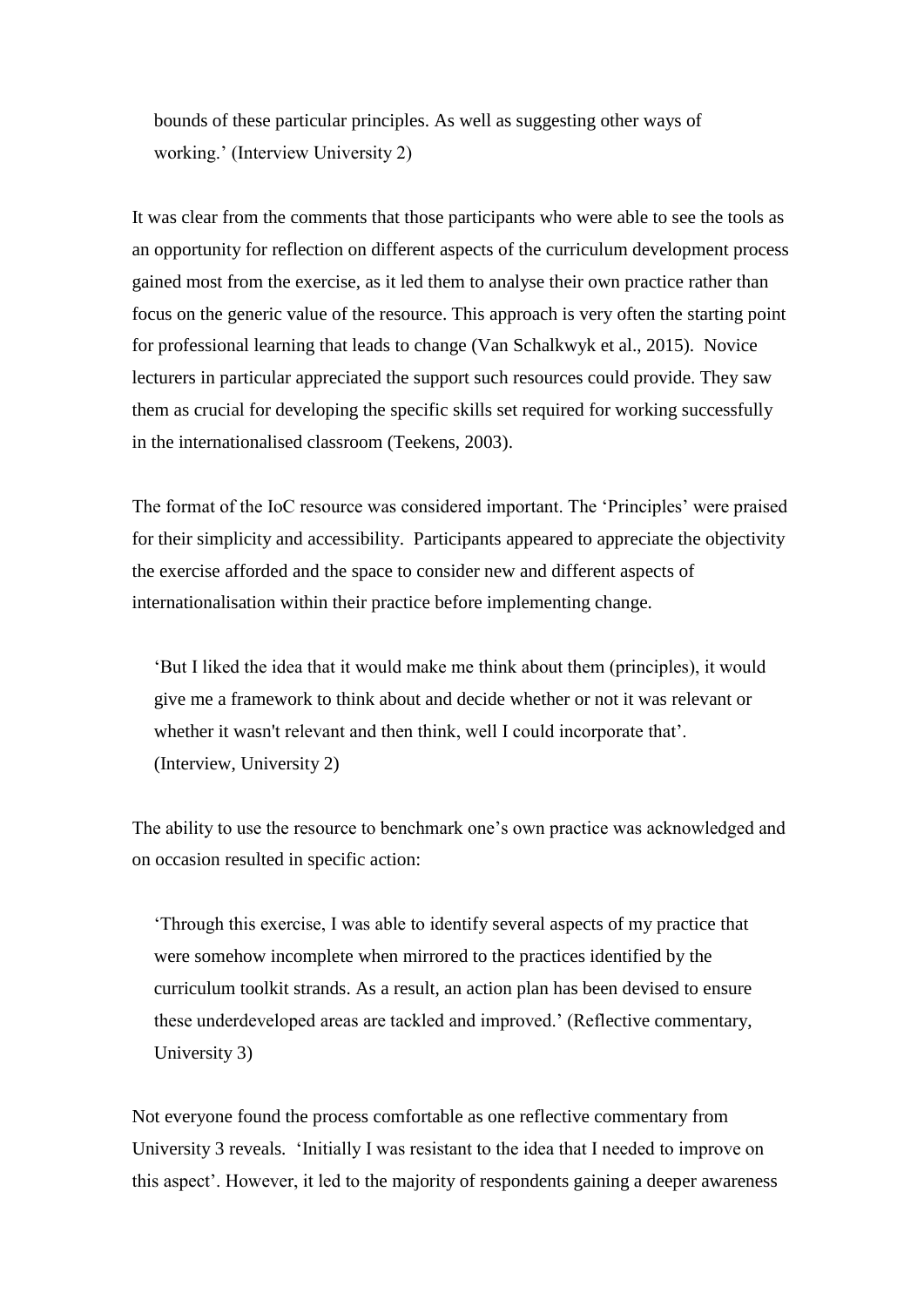of their own practice. It helped them understand where they were effective and where they could improve. Such an approach endorses reflection as an authentic method of constructing knowledge and improving practice (Clegg, 2000).

## *Impact on curriculum development*

The toolkits demonstrated their ability to take respondents beyond a level of personal knowledge and understanding towards a wider context and consideration of the overall purpose of education. Kreber (2004) identifies a scholarship of teaching model that addresses three domains of teaching knowledge: instructional, pedagogical and curricular, all of which were evidenced by participants in the study.

Individuals appreciated the tools as benchmark statements, based on a body of knowledge that they would be hard-pressed to acquire themselves:

'*…*it's very much a periphery priority (for me). So it does bring it into the main…so having it structured in such a way and giving you some ideas on how you might be able to incorporate a more international curriculum is very helpful for me.'(Interview, University 1)

Furthermore they saw the value of the resources as means of monitoring and evaluating entire programmes. It was felt that the use of tools could 'improve consistency across the board' (Interview, University 2) and lead to useful discussions of the teaching quality amongst members of programme teams.

The written reflections in particular allowed staff to evaluate and critique the curriculum itself, appreciating both positive and negative aspects. They were able to use narrative to bring together knowledge with the personal, the social and the cultural and afford 'a subtle perspective on being an academic' (Jones, 2011, 116).

'From my observations, I think that apart from this provision for adaptability for summative and formative tasks, the curriculum appears restricted in terms of providing adequate cross-cultural dimensions… apart from the issue of adaptability, the curriculum appears more westernised.'(Reflective commentary, University 3)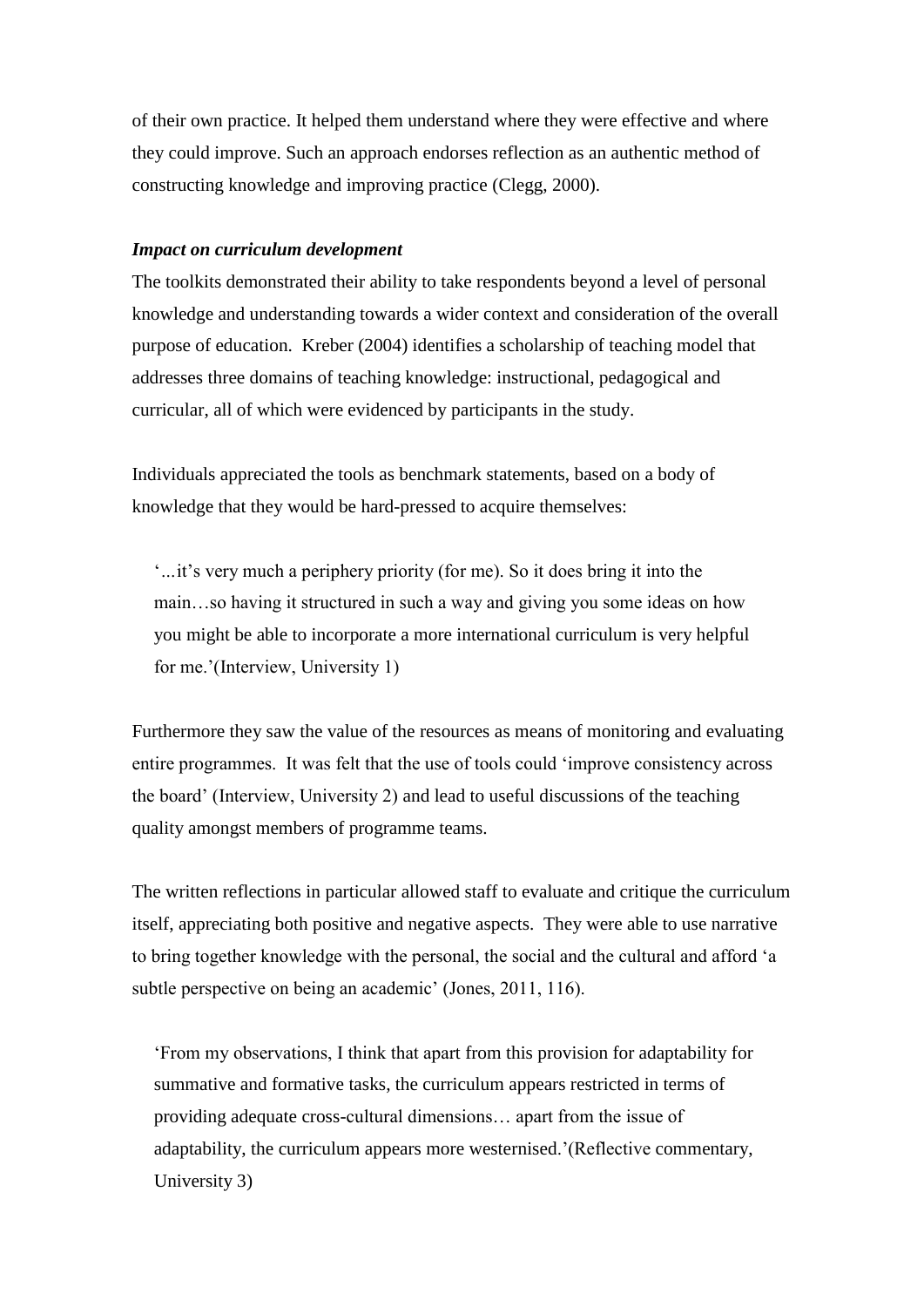This is perhaps one of the most challenging of all uses of the resources, one where the practitioner is engaging with the curriculum with a view to developing and bringing about fundamental change in order to make it fit for purpose (Welikala, 2011). This then becomes a means of exploring and engaging with the literature on internationalisation itself, thereby answering the call for staff to be given 'opportunities to engage in pedagogical content research' (Luedekke, 2003, 224).

## *Challenges and potential resistance to change*

While engagement with the tools led participants to a process of positive and productive reflection on their own practice, it also produced a few critical comments. These focused on three areas of concern relating to the format of the tools, their functionality in daily academic practice and the danger of them being used as an instrument of managerial control.

Approximately 20% of the respondents disliked the 'formulaic structure' of the principles, objecting to 'structured models' and 'a mechanical approach' that simplified the wide variety of potential learning and teaching approaches in any given field. Just over a quarter felt that the tools contained too much pedagogical theory rather than actual examples of real-life practice in different disciplines. All participants expressed a sense of loyalty to their subject-specific communities and the relevant professional bodies that approve and validate their degrees. In their view any priorities stipulated by the latter mattered more than findings from generic pedagogic research.

'It's the balance or the conflict with other criteria that you have to get into your modules as well, which is where the difficulty comes because again I do find it…I don't want to say less important, but I do find that in terms of professional body literature and all their very strict guidelines, that this (tool) would come second place to that.' (Interview, University 1)

Such an approach is perhaps not surprising and points to a missing link between generic research literature on innovating teaching practices and the priorities for academics on the ground (Hemer, 2014; Quinn 2012). Hemer refers to a 'level of disconnect' (493)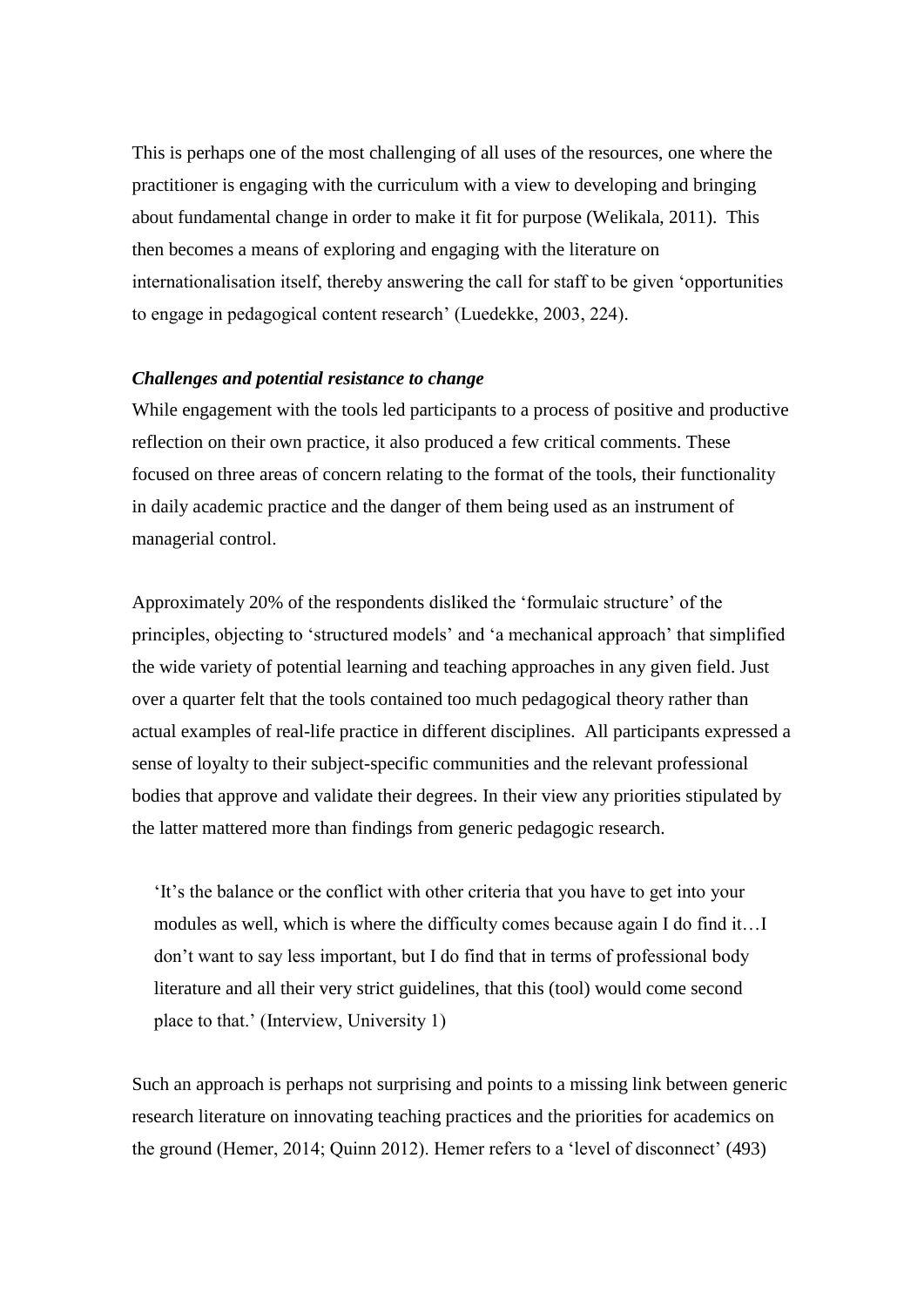because universities' reward structures still prioritise subject specific research output over engagement with innovations in learning and teaching.

Concerns about finding time to use any tool for reflecting on teaching practice figured quite prominently, suggesting that academics consider it a luxury to reflect on new ideas because they are so preoccupied with essential activities demanded by students and management (Houghton, Ruutz, Green and Hibbins, 2015). 50% of the sample felt that colleagues are already very busy teaching and assessing large classes and keeping up to date with the research in their fields so that spending time applying a new tool 'would be immensely elaborate and tedious, annoying, frustrating' (Interview, University 2).

Such comments reveal an underlying resistance to any kind of academic development activities. Quinn (2012) links it to a fear of losing autonomy and intellectual freedom which can only be overcome if activities are practical enough to help staff in addressing the challenges of their daily teaching practice.

A small number of interviewees raised concerns about a hidden purpose for the toolkit. They were unsure whether it was yet another initiative by senior university management wanting to exert more control over their staff or a genuine offer of support. When discussing the value of the resources just under 20% expressed suspicions as to their real intention and referred to their worries about a constantly changing university agenda which is often communicated to the teaching staff in the shape of new central strategies and initiatives. One individual was concerned that 'it becomes nearly a policing type of exercise' (Interview, University 1). Another objected to being told the obvious: '…common sense would tell you to do it anyway… there is a lot of stuff there that I am thinking: well, I do that anyway.' (Interview, University 1)

Such comments about the value of the resources revealed a certain scepticism of a managerialist culture in higher education, which demands that academics align their work to corporate goals (Collyer, 2015; Winter, 2009). The participants in this research did not occupy managerial positions. They represented the majority of 'managed academics' Winter refers to in his examination of academic identity. It would seem that if opportunities for academic development such as engagement with resources that are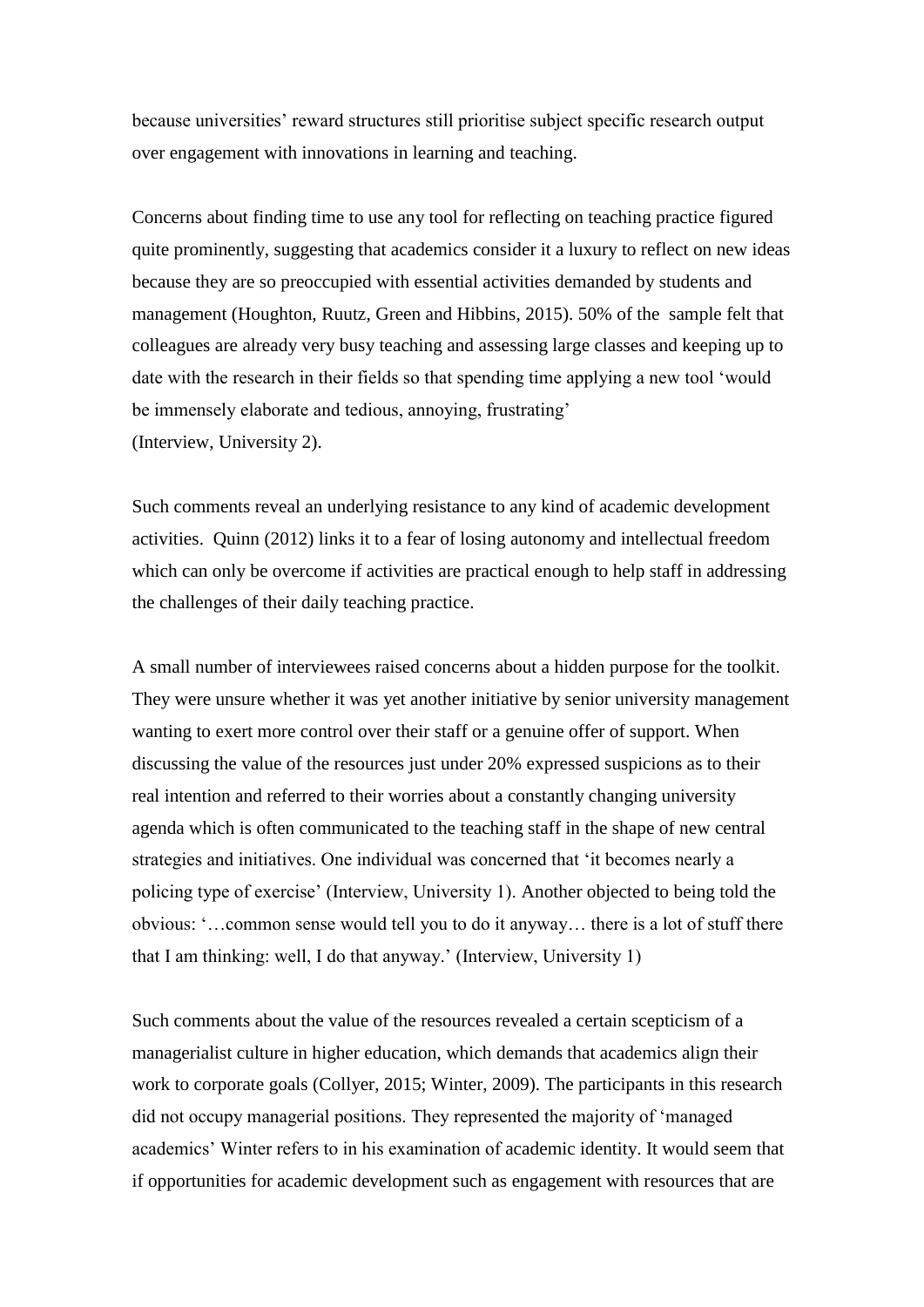meant to be supportive are misunderstood as an instrument of unwelcome control, their effectiveness is minimised.

## **Conclusions and recommendations**

The study reported on here set out to answer two important questions related to internationalisation of the curriculum, one concerning individual practice, one concerning wider issues of curriculum development. As such, it helps to shed light on the relationship between central university resources for learning and teaching and daily academic practice in the classroom. In terms of the first of the questions (their value for individual practice), it is clear that academics still struggle with translating pedagogical concepts into practical innovations for their students but that the process of implementing change can be alleviated through the support provided by resources and frameworks. They can be a force for good, leading to enhanced practice and confidence in one's judgment.

In terms of the second question (wider curriculum development), resources such as the ones presented in this study have an additional value in their ability to engender change through reflection, critical analysis and positioning of the self within a wider perspective. They enable the practitioner to look outwards as well as inwards and understand more fully how their practice contributes to a fuller debate about developing new curricula, meeting pedagogical standards and implementing policy.

How such reflection impacts upon real-life practice remains to be seen. A limitation of this study is that participants had not yet used the resources in their own teaching. Further research would need to be carried out to review with the academics surveyed whether they had actually changed their practice in any way since they took part in this study.

The real proof of the tools' usefulness would obviously lie in part in the response of the students who are taught by the academics who used them in their teaching. Exploring their reaction would be part of a separate study which colleagues may wish to consider but what has been learnt from this current study is that resources can be the first step on the journey to bridge the gap between theory and practice. They can assist practitioners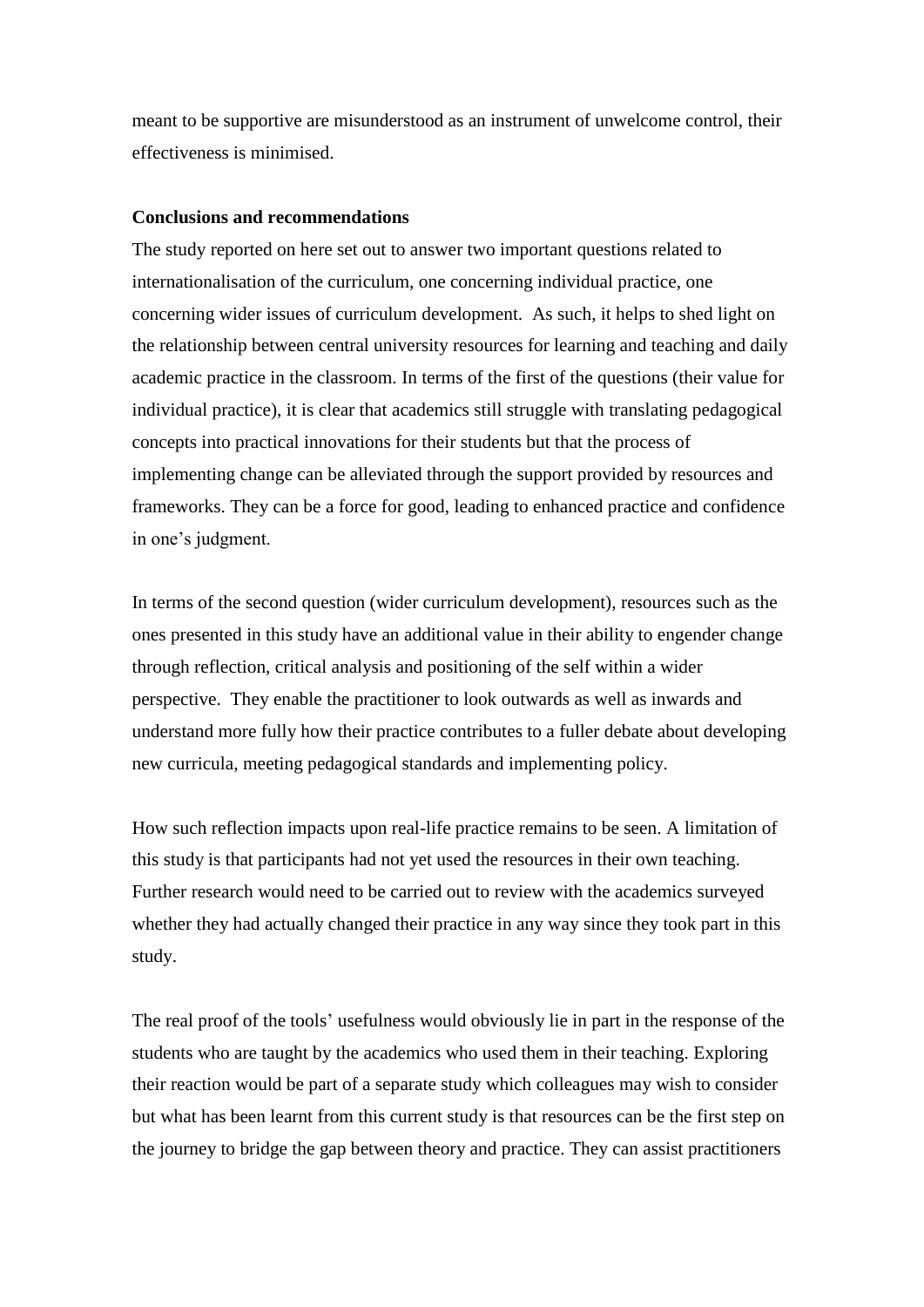in their professional development but care has to be taken that they are not misunderstood as unwelcome interference.

Based on the results of this study several recommendations can be made. University policy makers and a wider academic body need to consider that resources for IoC must fit the institutional context, in order to address negative perceptions. Institutions need to take care to introduce them carefully, with clear signposting as to how they may help achieve an internationalised curriculum, and foster a sense of ownership. Resources for academic development should be accompanied by clear guidance on how to use them and linked to other staff development opportunities to ensure maximum benefits. The views expressed in this study suggest that it would make sense to consider adjustments to institutional work load models to give staff the necessary time to engage with new tools. If universities are genuinely interested in embedding an internationalised curriculum within the institution they need to translate their often well-publicised ambitions into practical support.

At sector level, resources for IoC can play a role in linking national initiatives such as the HEA's Framework for Internationalising Higher Education (HEA, 2014) and the UK Professional Standards Framework (HEA, 2011) to the realities of daily teaching. They can assist the individual in understanding how their practice meets standards and consider how to develop it further. The Teaching Excellence Framework will no doubt make the value of such resources even greater.

#### **Acknowledgements:**

Dr Sivaram Shanmugam, Glasgow Caledonian University, for his assistance with some of the interviews.

#### **References**

Andresen, L.W. 2000. A useable, trans-disciplinary conception of scholarship, *Higher Education Research and Development*, 19 (2), 137-153. doi:10.1080/072943600445619

Barker. M. 2011. *The GIHE Good Practice Guide to Internationalising the Curriculum*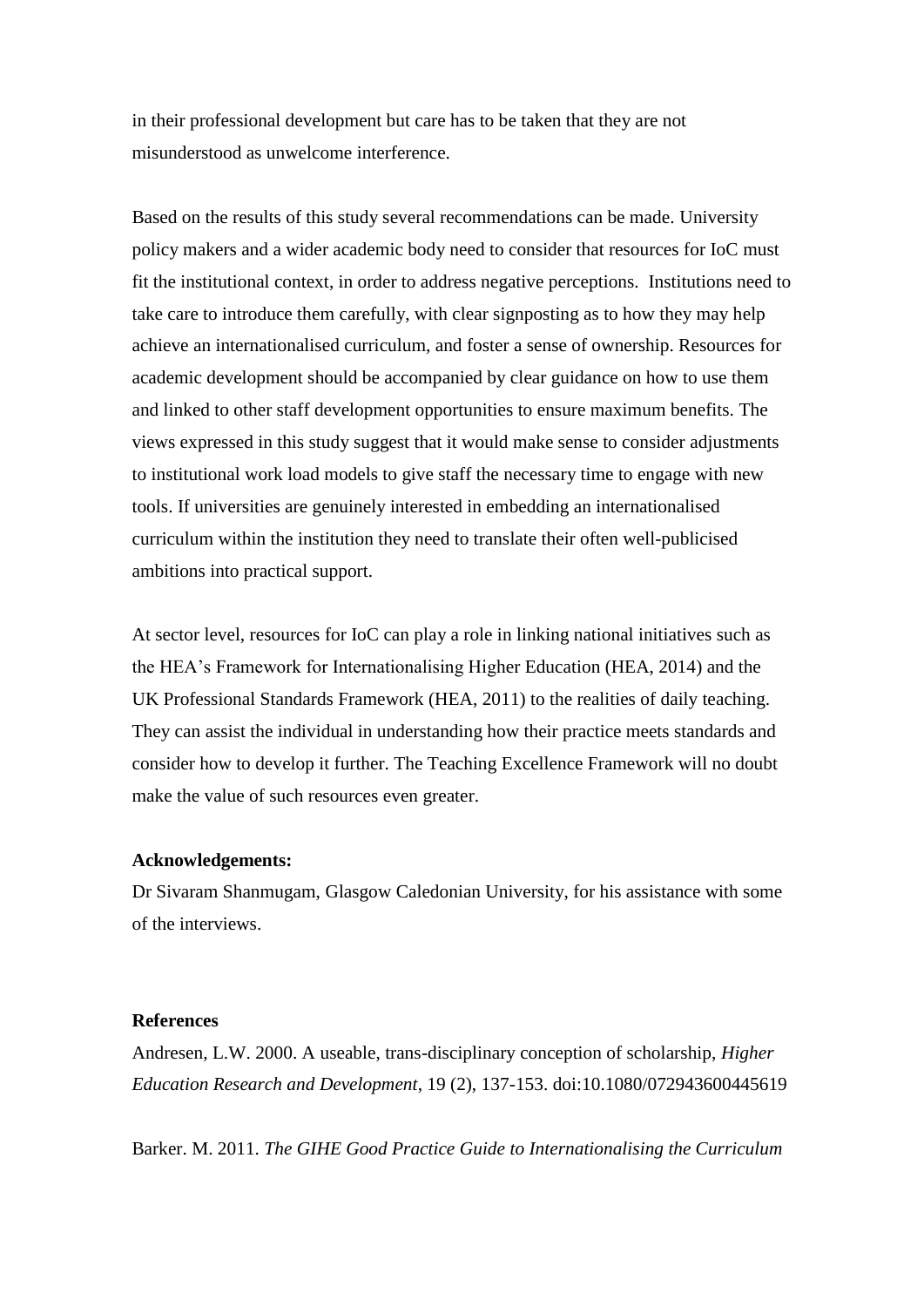## [https://www.griffith.edu.au/\\_\\_data/assets/pdf\\_file/0006/345291/Internationalising-the-](https://www.griffith.edu.au/__data/assets/pdf_file/0006/345291/Internationalising-the-Curriculum.pdf)[Curriculum.pdf](https://www.griffith.edu.au/__data/assets/pdf_file/0006/345291/Internationalising-the-Curriculum.pdf)

Bell, M. 2004. *Internationalising the higher education curriculum – Do academics agree?* Retrieved from: [http://uow.academia.edu/maureenbell/Papers/258073/Internationalising\\_the\\_Higher\\_Ed](http://uow.academia.edu/maureenbell/Papers/258073/Internationalising_the_Higher_Education_Curriculum_Do_Academics_Agree%20?%20%20%20%20) [ucation\\_Curriculum\\_Do\\_Academics\\_Agree?](http://uow.academia.edu/maureenbell/Papers/258073/Internationalising_the_Higher_Education_Curriculum_Do_Academics_Agree%20?%20%20%20%20) 17/02/16

Bower, M., Craft, B., Laurillard, D. & Masterman, L. 2011.Using the Learning Designer to develop a conceptual framework for linking learning design tools and system. In L. Cameron & J. Dalziel, (Eds). *Proceedings of the 6th International LAMS & Learning Design Conference 2011: Learning design for a changing world* (pp 61- 71). 8-9 December 2011, Sydney: LAMS Foundation.

Brookfield, S. 2010. Critical reflection as an adult learning process. In N. Lyons (Ed.), *Handbook of reflection and reflective inquiry,* (pp 215-236). New York: Springer.

Caruana, V. 2010. The relevance of the internationalised curriculum to graduate capability: the role of new lecturers' attitudes in shaping the 'student voice'. In E. Jones (Ed.), *Internationalisation and the Student Voice*. (pp 30-44) London*:* Routledge.

Caruana, V. and Hanstock, J. 2008. Internationalising the curriculum at the University of Salford: From rhetoric to reality. In Cashel, C. & A. McKenzie (Eds.), *The global university: The role of senior managers* (pp 31-35) BU/DEA Retrieved from: [www.dea.org.uk/publications](http://www.dea.org.uk/publications) 17/11/16www.dea.org.uk/publications.

Clegg, S. 2000. Knowing through reflective practice in higher education. *Educational Action Research* 8 (3), 451-469. doi: 10.1080/09650790000200128

Clifford, V., Henderson, J. and Montgomery, C. 2013. Internationalising the curriculum for all students: The role of staff dialogue. In J. Ryan (Ed.), *Cross-cultural teaching and learning for home and international students: Internationalisation of pedagogy and curriculum in higher education*. London: Routledge.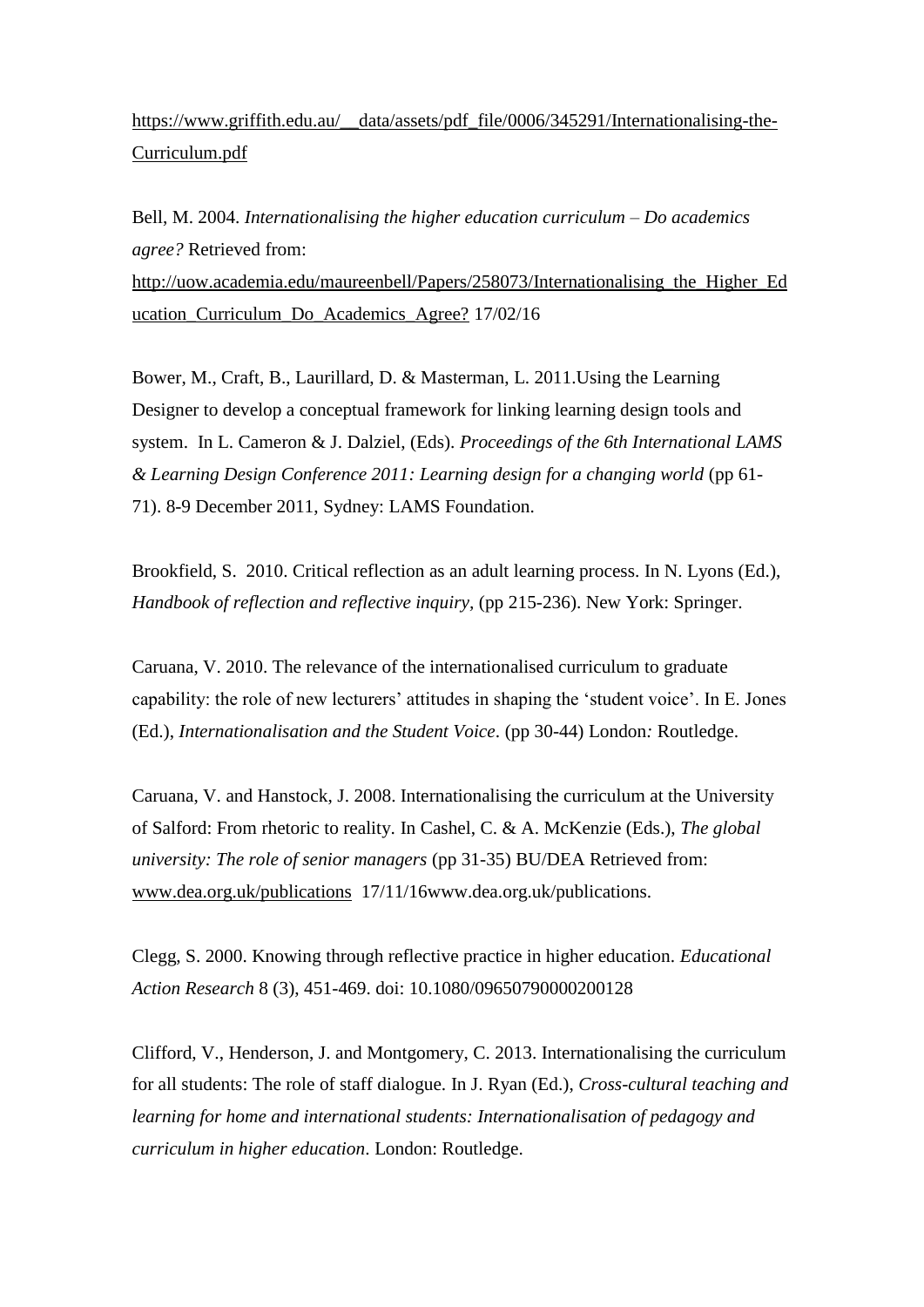Collingridge, D.S. and Gantt, E.E. 2008. The quality of qualitative research. *American Journal of Medical Quality* 23 (5) 389. doi: 10.1177/1062860608320646

Collyer, F.M. 2015. Practices of conformity and resistance in the marketization of the academy: Bourdieu, professionalism and academic capitalism. *Critical Studies in Education*, 56 (3), 315-331. doi:10.1080/17508487.2014.985690

Cranton, P. and King, K. 2003. Transformative learning as a professional development goal. *New Directions for Adults and Continuing Education*, 98, 31-37. doi: 10.1002/ace.97

De Wit, H and Beelen, J. 2013. Socrates in the low countries: Designing, implementing and facilitating internationalisation of the curriculum at the Amsterdam University of Applied Sciences. In Ryan, J. (Ed.), *Cross-cultural teaching and learning for home and international students: Internationalisation of pedagogy and curriculum in higher education*. London: Routledge.

Dunne, C. 2011. Developing an intercultural curriculum within the context of the internationalisation of higher education: terminology, typologies and power. *Higher Education Research and Development*, 30 (5) 609-622. doi:10.1080/07294360.2011.598451

Egron-Polak E. and Hudson, R. 2010. *Internationalisation of higher education: Global trends, regional perspectives* (IAU 3rd global survey report) Paris: IAU. Flick, U. (2014). *An introduction to qualitative research*. Los Angeles: Sage.

Foster, M. and Anderson, L. eds. 2015. Exploring Internationalisation of the Curriculum to Enhance the Student Experience. *Journal of Perspectives in Applied Academic Practice***,** 3 (3) Retrieved from: <http://jpaap.napier.ac.uk/index.php/JPAAP/article/view/206/html>17/11/16

Friesen, R. 2012. Faculty member engagement in Canadian university internationalisation: a consideration of understanding motivations and rationales.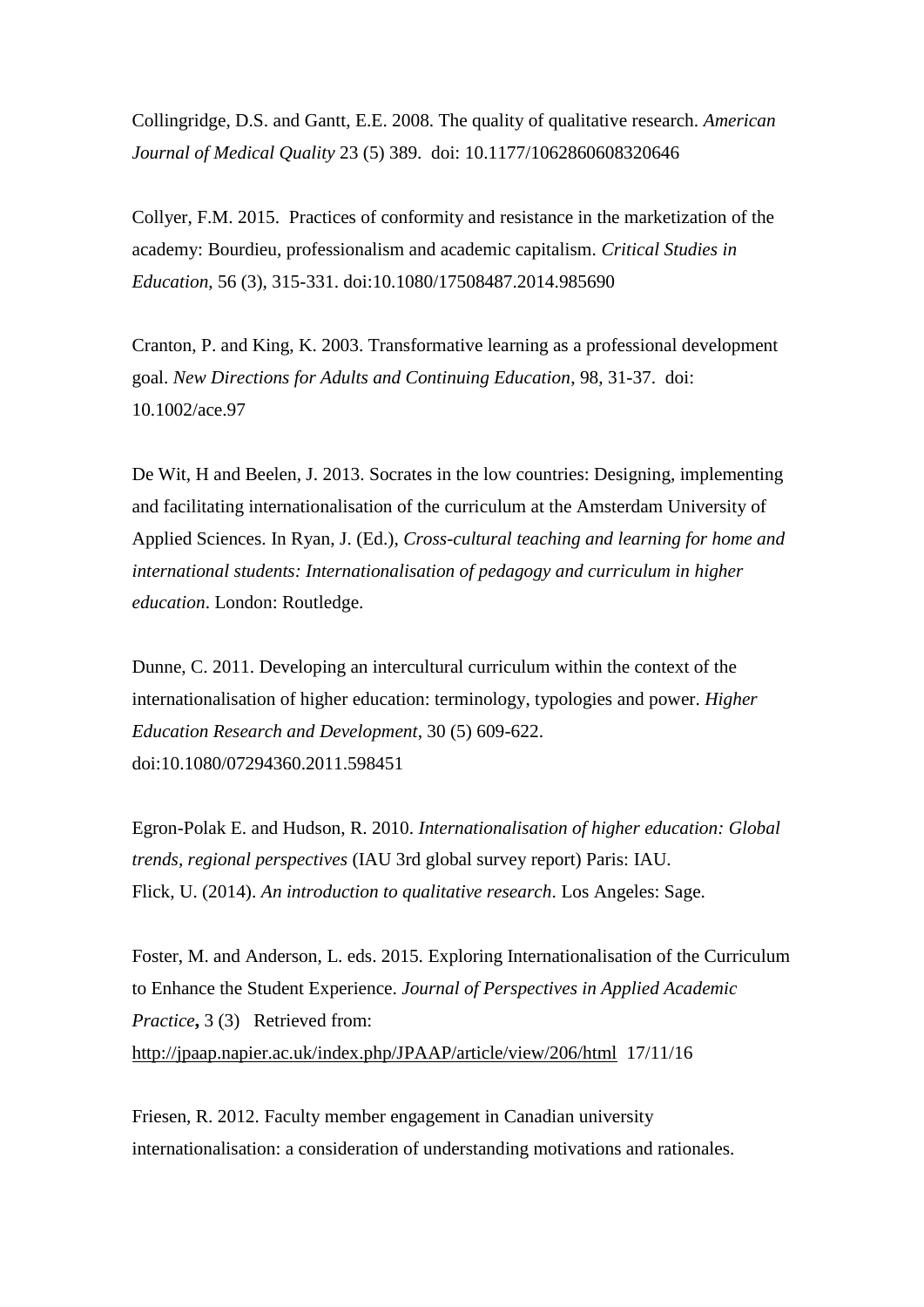*Journal of Studies in International Education*. 17 (3) 209-227**.**  doi:10.1177/1028315312451132

Golafshani, N. 2003. Understanding reliability and validity in qualitative research. *The Qualitative Report*, 8 (4), 597-607.

Green W. and Mertova, P. 2014. Enthusiasts, fence-sitters and sceptics: faculty perspectives on study abroad in Australia and the Czech Republic. *Higher Education Research and Development*, 33 (4) 670-683. doi:10.1080/07294360.2013.863848

Green, M.F. and Schoenberg, K. 2006. *Where faculty live: Internationalizing the disciplines.* Washington, DC: American Council of Education.

Green, W. and Whitsed, C. 2012. Reflections on an alternative approach to continuing professional learning for internationalization of the curriculum across disciplines. *Journal of Studies in International Education*. 17 (2), 148-164 DOI: 10.1177/1028315312463825

Grimwood, M., Dunford, M., Teran, P. and Muir, N. 2015. Promoting Intercultural Engagement: Developing a Toolkit for Staff and Students in Higher Education. *Journal of Perspectives in Applied Academic Practice***,** 3 (3) Retrieved from: <http://jpaap.napier.ac.uk/index.php/JPAAP/article/view/189>17/11/16

Hemer, S.R. 2014. Finding time for quality teaching: an ethnographic study of academic workloads in the social sciences and their impact on teaching practices. *Higher Education Research and Development*, 33 (3) 483-495. doi:10.1080/07294360.2013.841647

Higher Education Academy 2011. *UK Professional Standards Framework.* Retrieved from: [https://www.heacademy.ac.uk/recognition-accreditation/uk-professional-standards](https://www.heacademy.ac.uk/recognition-accreditation/uk-professional-standards-framework-ukpsf)[framework-ukpsf](https://www.heacademy.ac.uk/recognition-accreditation/uk-professional-standards-framework-ukpsf) 17/11/16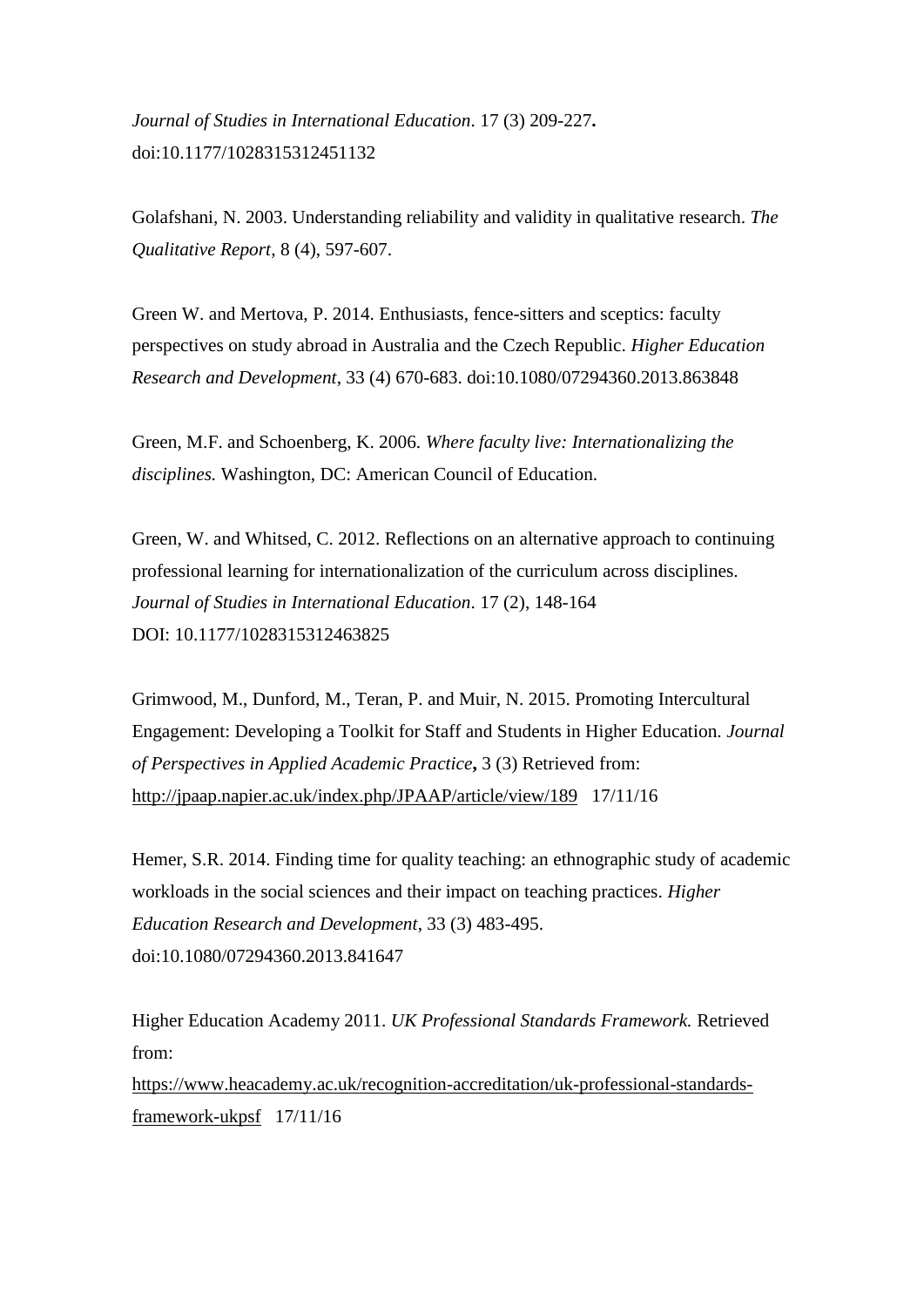Higher Education Academy 2015. *What does Dimensions of Quality tell us that can inform the Teaching Excellence Framework?* Retrieved from: [https://www.heacademy.ac.uk/blog/what-does-dimensions-quality-tell-us-can-inform](https://www.heacademy.ac.uk/blog/what-does-dimensions-quality-tell-us-can-inform-teaching-excellence-framework)[teaching-excellence-framework](https://www.heacademy.ac.uk/blog/what-does-dimensions-quality-tell-us-can-inform-teaching-excellence-framework) 17/1116

Higher Education Academy 2014. *Framework for Internationalising Higher Education.*  Retrieved from: <https://www.heacademy.ac.uk/sites/default/files/downloads/internationalising-he.pdf> 17/11/16

Houghton, L., Ruutz, A., Green, W. & Hibbins, R. 2015. I just do not have time for new ideas: resistance, resonance and micro-mobilisation in a teaching community of practice. *Higher Education Research & Development*, 34 (3) 527-540. doi:10.1080/07294360.2014.973834

Hyland, F., Trahar, S., Anderson, J. & Dickens, A. 2008. *A Changing World: The internationalisation experiences of staff and students (home and international) in UK higher education.* Higher Education Academy. Retrieved from: <http://escalate.ac.uk/downloads/5248.pdf>17/11/16

Jones, A. 2011. Seeing the messiness of academic practice: exploring the work of academics through narrative. *International Journal for Academic Development* 16(2): 109-118. doi:10.1080/1360144X.2011.568282

Jones, E. & Killick, D. 2007. Internationalising the curriculum. In E. Jones & S. Brown. (Eds.), *Internationalising Higher Education*, 109 – 120, London: Routledge.

Knight, P., Tait, J. & Yorke, M. 2006. The professional learning of teachers in higher education. *Studies in Higher Education* [31,](http://www.tandfonline.com/loi/cshe20?open=31#vol_31) [\(3\)](http://www.tandfonline.com/toc/cshe20/31/3), 319 -339. doi:10.1080/0307507060068078

Kreber, C. 2004. An analysis of two models of reflection and their implications for educational development. *International Journal of Academic Development*, 9 (1), 29-49. doi:10.1080/1360144042000296044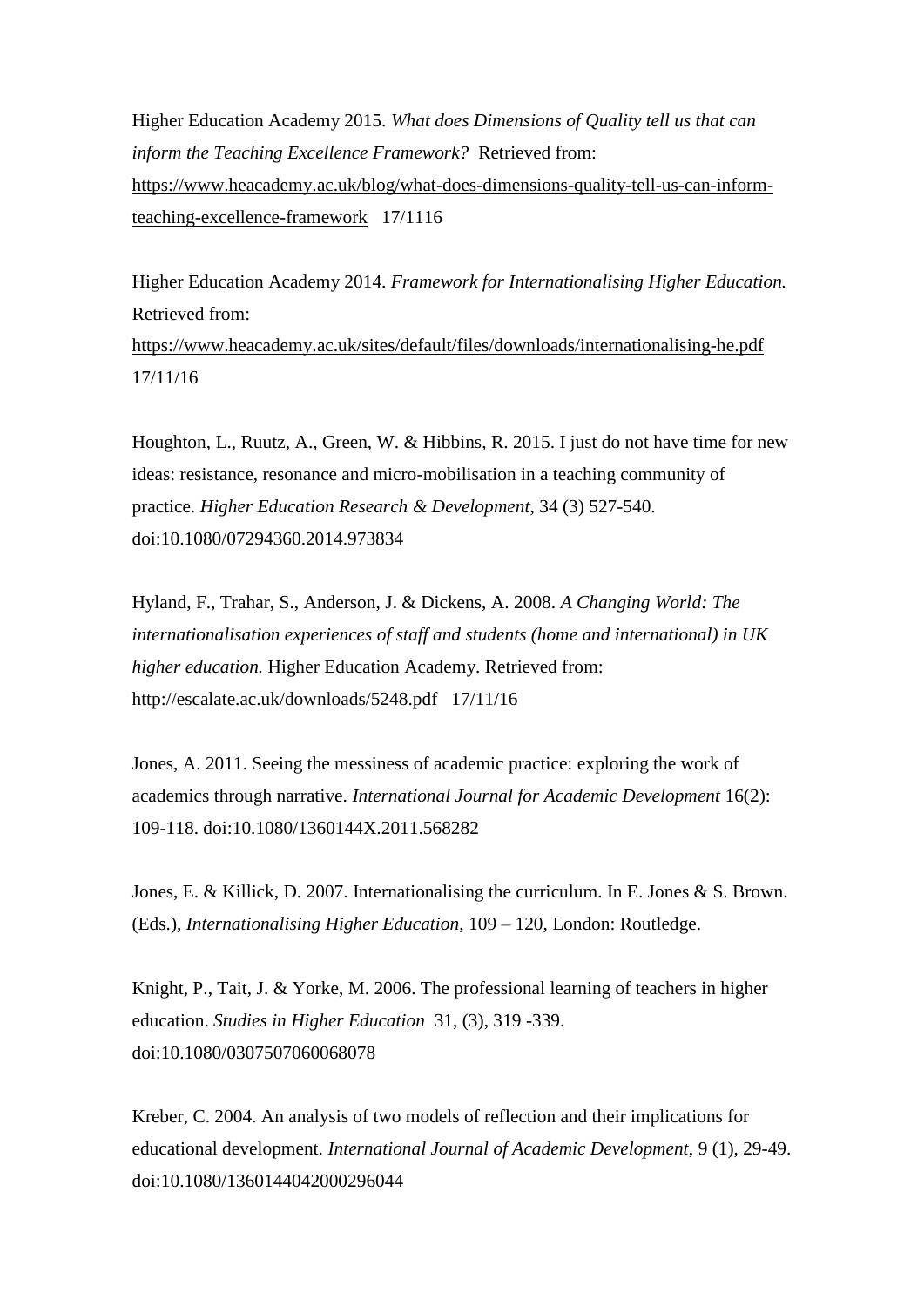Leask, B. 2009. 'Using formal and informal curricula to improve interactions between home and international students.' *Journal of Studies in International Education*, 13 (2) 205-221. doi:10.1177/1028315308329786

Leask, B. 2015. *Internationalizing the Curriculum*. Abingdon: Routledge.

Leask, B. & Carroll, J. 2011. Moving beyond 'wishing and hoping': internationalisation and student experiences of inclusion and engagement. *Higher Education Research and Development*, 30, (5) 647-659. doi:10.1080/07294360.2011.598454

Leask, B. & Bridge, C., 2013. Comparing internationalisation of the curriculum in action across disciplines: Theoretical and practical perspectives. *Compare: A Journal of Comparative and International Education*, 43 (1) 79-101. doi:10.1080/03057925.2013.746566

Luedekke, G. R. 2003. Professionalising Teaching Practice in Higher Education: a study of disciplinary variation and 'teaching-scholarship. *Studies in Higher Education* 28 (2), 213-228. doi: 10.1080/0307507032000058082

Ljubojevic D. & Laurillard, D. 2010. A theoretical approach to distillation of pedagogical patterns from practice to enable transfer and reuse of good teaching. In *Proceedings of the 2010 European LAMS & Learning Design Conference.* Retrieved from:<http://lams2010.lamsfoundation.org/papers.htm>17/11/16

Lyons, N. 2010. Reflection and reflective inquiry: Critical issues, evolving conceptualizations, contemporary claims and future possibilities. In N. Lyons, (Ed.), *Handbook of reflection and reflective inquiry* (pp 3-22). New York: Springer

Lyons, N., Halton, C. and Freidus, H. 2012. Reflective inquiry as transformative selfstudy for professional education and learning. *Studying Teacher Education* 9 (2), 163- 174. doi:10.1080/17425964.2013.808057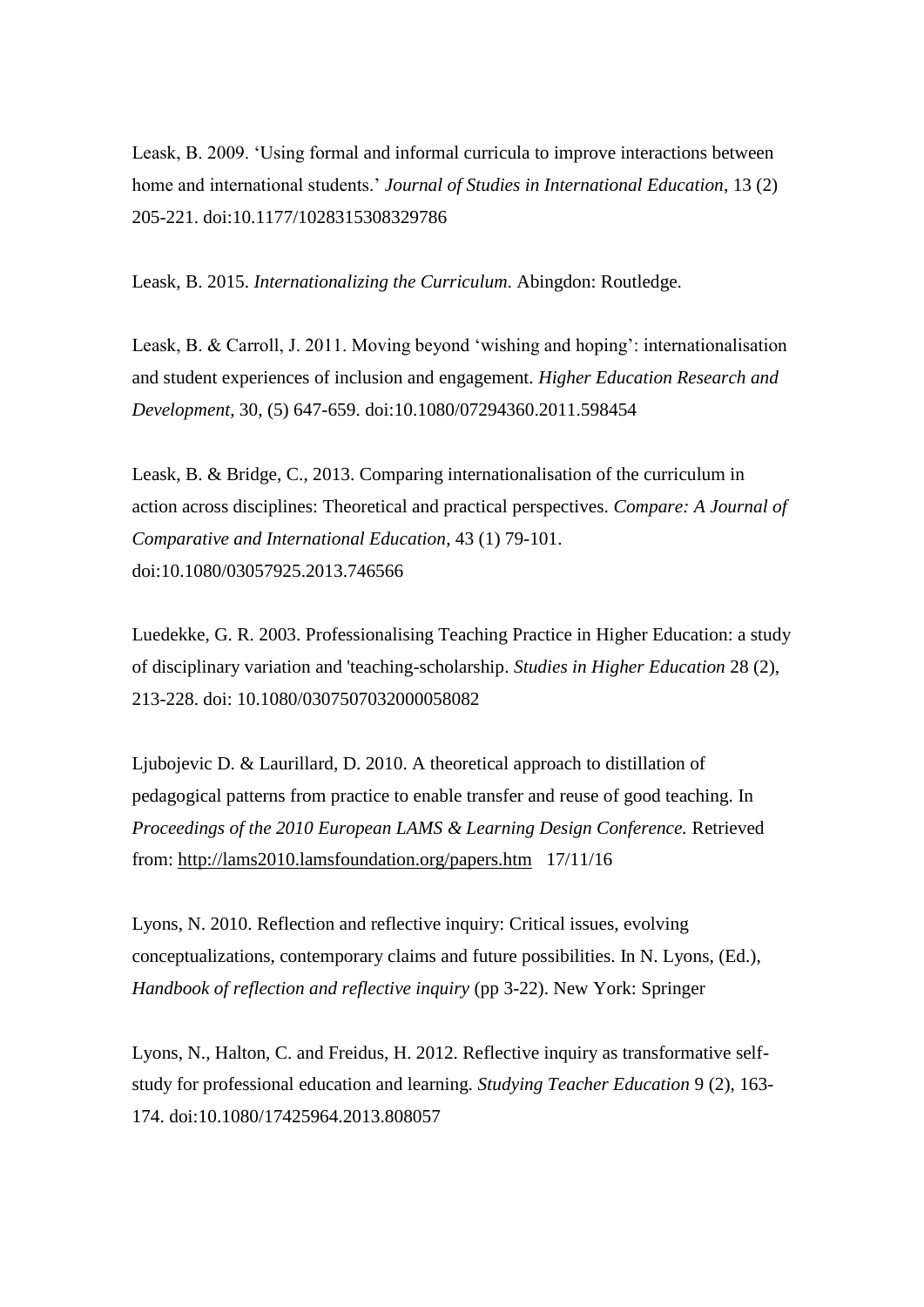Masterman, E. and Manton, M 2011. Teachers' perspectives on digital tools for pedagogic planning and design. *Technology, Pedagogy and Education*, 20 (2), 227-246. doi:10.1080/1475939X.2011.588414

Ortlipp, M. 2008. Keeping and using reflective journals in the qualitative research process. *The Qualitative Report 13* (4), 695-705. Retrieved from: <http://www.nova.edu/ssss/QR/QR13-4/ortlipp.pdf>17/11/16

Quinn, L. 2012. Understanding resistance: an analysis of discourses in academic staff development. *Studies in Higher Education*, 37 (1), 69-83. doi:10.1080/03075079.2010.497837

Reid, S., Stadler, S., Spencer-Oatey, H. & Ewington, N. 2010. *Internationalisation in the UK Higher Education Sector: A Competency based Approach*, Warwick: University of Warwick.

Ryan, J. ed. 2012. *Cross-Cultural Teaching and Learning for Home and International Students: Internationalisation of Pedagogy and Curriculum in Higher Education*, Abingdon: Routledge.

Sanderson, G. 2011. Internationalisation and teaching in higher education. *Higher Education Research & Development* 30 (5) 661-676. doi:10.1080/07294360.2011.598455

Teekens, H. 2003. The requirement to develop specific skills for teaching in an intercultural setting. *Journal of Studies in International Education* 7(1) 108-119. doi:10.1177/102831530225

Trahar, S., Green, W.,De Wit, H. and Whitsed, C. 2016. The internationalisation of higher education. In: *Researching Higher Education: International Perspectives on Theory, Policy and Practice*, Abingdon: Routledge.

Turner, Y. & Robson, S. 2007. Competitive and cooperative impulses to internationalization: reflecting on the interplay between management intentions and the